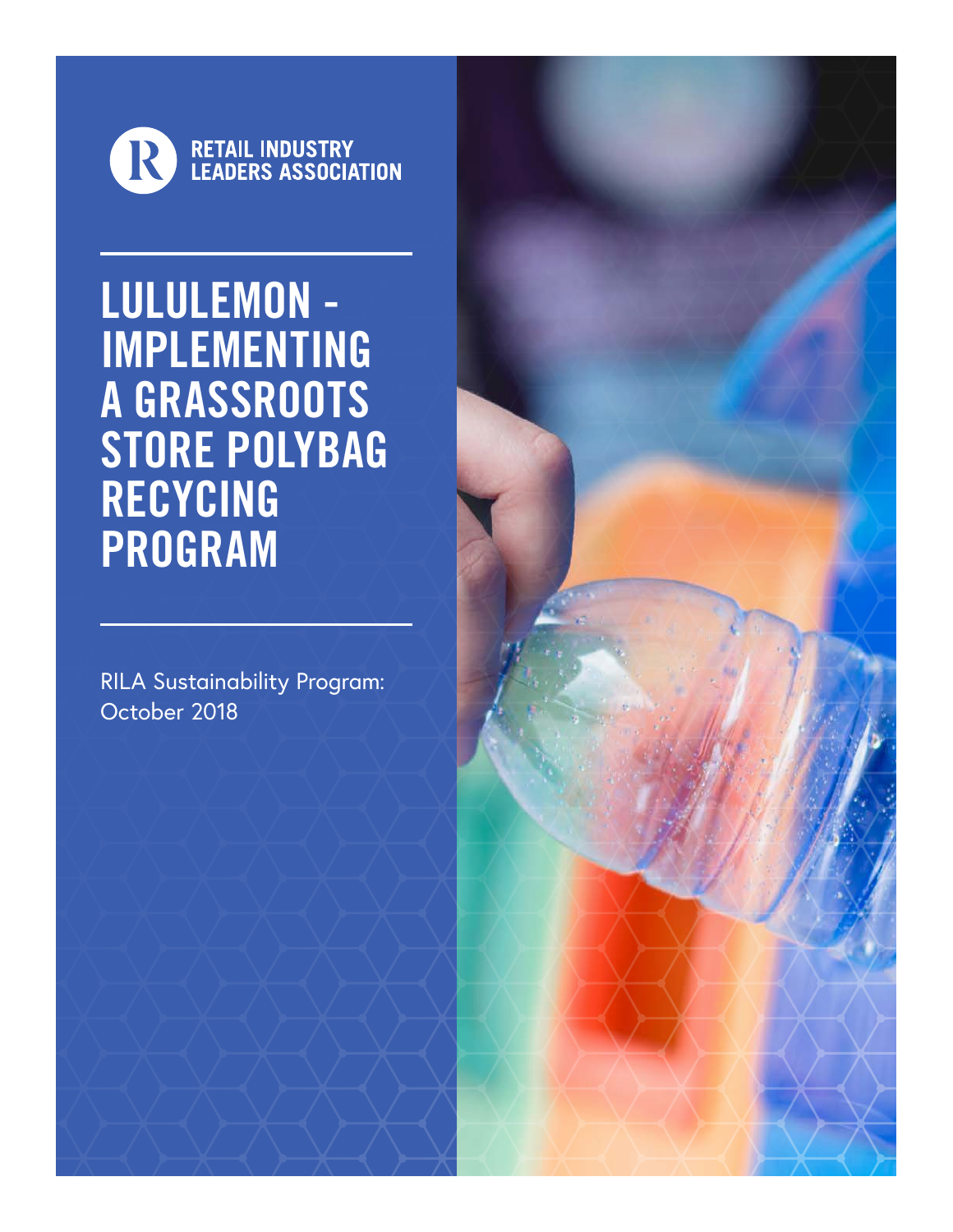# LULULEMON - IMPLEMENTING A GRASSROOTS STORE POLY BAG RECYCLING PROGRAM

Implementation Model: lululemon Assistant Store Manager's Polybag Recycling Efforts Support Corporate Sustainability through Employee Engagement

#### **BARRIER**

Clothing retailers generate store waste from protective packaging materials like polybags, but not all shopping centers offer recycling programs that accept them.

#### **SOLUTION**

Design and implement a store-specific polybag recycling program, in coordination with property management.

#### **OUTCOME**

66

After a one-month pilot, a lululemon store in Boulder, Colorado successfully implemented a polybag recycling program, which to date includes seven other retailers in the same shopping center.

## **OVERVIEW**

lululemon, the athletic apparel retailer, has more than 400 retail stores worldwide. Like other clothing retailers, lululemon uses polybags—thin, plastic pouches that hold clothing—to protect product as it is shipped from manufacturing facilities to distribution centers, retail stores, and consumers' homes. At a lululemon retail store in Boulder, Colorado, Assistant Store Manager Caroline Colt took the initiative to reduce store waste by addressing polybag disposal at her store.

**I am proud to have set up a cost effective and successful polybag recycling program at my lululemon store and hope that my program inspires other retailers to do the same. This recycling program is just a drop in the bucket towards solving a much larger problem, but hopefully this will show others that creating sustainable solutions is possible and that change can start with one person."**

**Caroline Colt Assistant Store Manager, Boulder, CO lululemon**



*Assistant Store Manager Caroline Colt poses outside her lululemon store in Boulder, CO*



This Implementation Model was completed with support from the Department of Energy's Office of Energy Efficiency and Renewable Energy and the Better Buildings Initiative to highlight innovative proven energy solutions from market leaders in the Retail sector. Find more ideas at the Better Buildings Solution Center at betterbuildingssolutioncenter.energy.gov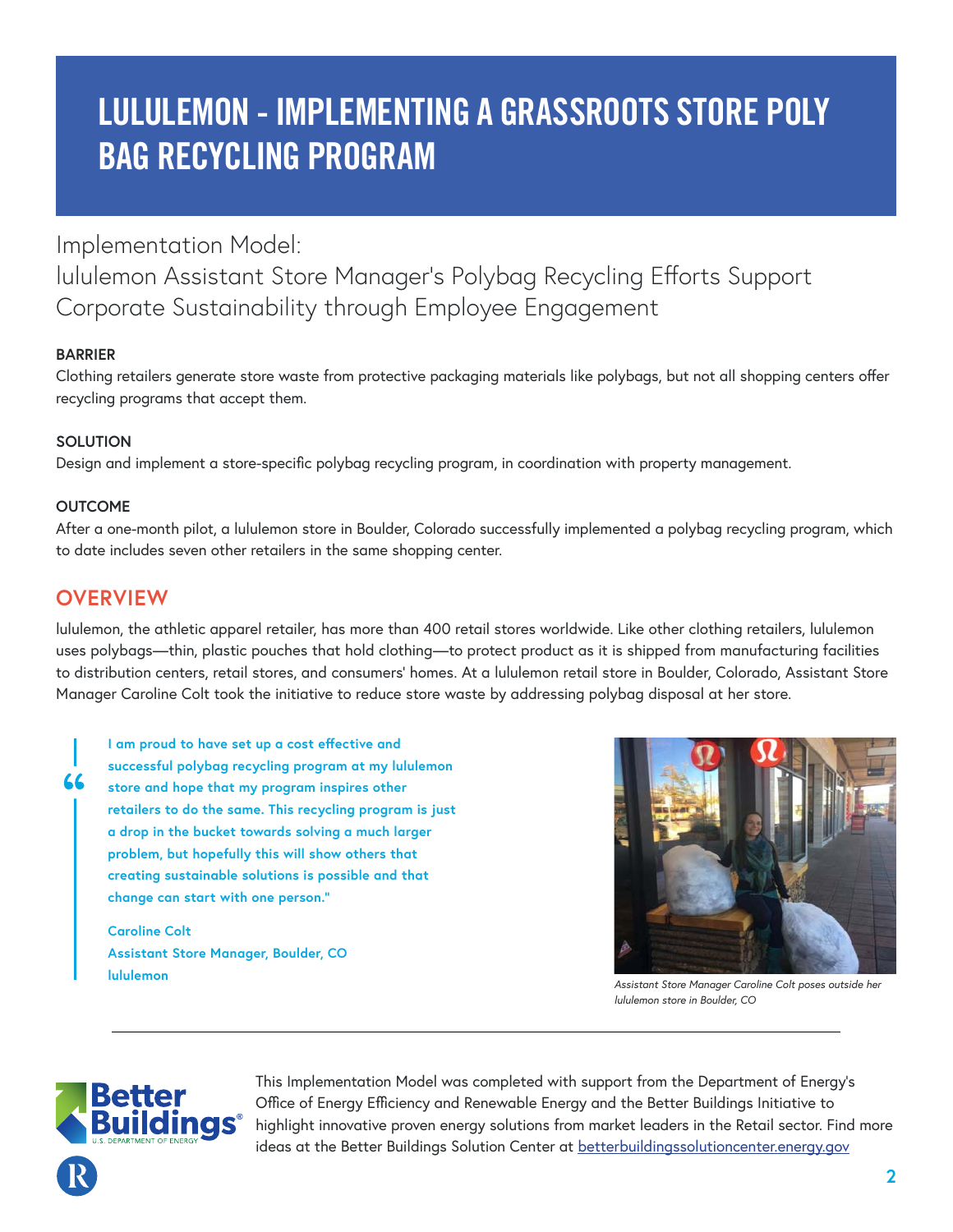prioritizes sustainability and has established a zero waste by 2025 goal. [Boulder's Universal Zero Waste Ordinance](https://bouldercolorado.gov/zero-waste/universal-zero-waste-ordinance) requires businesses to recycle and compost, provide zero waste signage, and educate employees on what items go where. Given this ecosystem of support, it wasn't long before Colt identified the company [Eco-Cycle](https://bouldercolorado.gov/zero-waste/universal-zero-waste-ordinance) and its Center for Hard-to-Recycle Materials, or [CHaRM,](http://www.ecocycle.org/charm) who could help her.

Second, Colt worked to identify the contact at the store's property management company, Macerich, who had the authority to approve special polybag dumpsters that Eco-Cycle needed to place onsite. Colt stayed persistent to identify the proper Macerich contacts and channels of authority. Once Colt found the correct contacts thanks to her broad outreach, she worked to secured Macerich's approval in several ways. First, she shared that she had already identified a recycling company that accepted the material. Second, she emphasized the importance of recycling and zero waste to the City of Boulder and lululemon. Third, she pointed out that diverting a large volume of plastic from scheduled waste pickups could ultimately reduce the number of dumpsters needed on the property and/or frequency of pickups. As a result, Macerich approved the program and the storage of two large locked collection bins for polybags in a common area.

In parallel, Colt reached out to the lululemon corporate office to propose the project and request financing for a pilot. lululemon, which has a strong corporate commitment to sustainability, was willing to fund recycling programs that their stores were lacking. lululemon approved the pilot program for a one-month trial period at the Boulder store.

Once the pilot officially began in July of 2017, Colt aligned all associates on the process for recycling the polybags. For the first week, she monitored their activities to ensure that the protocols for recycling were followed. Once the store team understood the purpose of the program, they were enthusiastic about implementing it and Colt continued to train new additions.

### **BY THE NUMBERS**

| Month in 2018 | <b>Total Plastic Diverted by</b><br>Polybag Program (lbs) |
|---------------|-----------------------------------------------------------|
| January       | 912                                                       |
| February      | 528                                                       |
| March         | 384                                                       |
| April         | 112                                                       |
| May           | 525                                                       |
| June          | 768                                                       |
| July          | 288                                                       |
| August        | 720                                                       |

*\*Includes all eight stores in program*

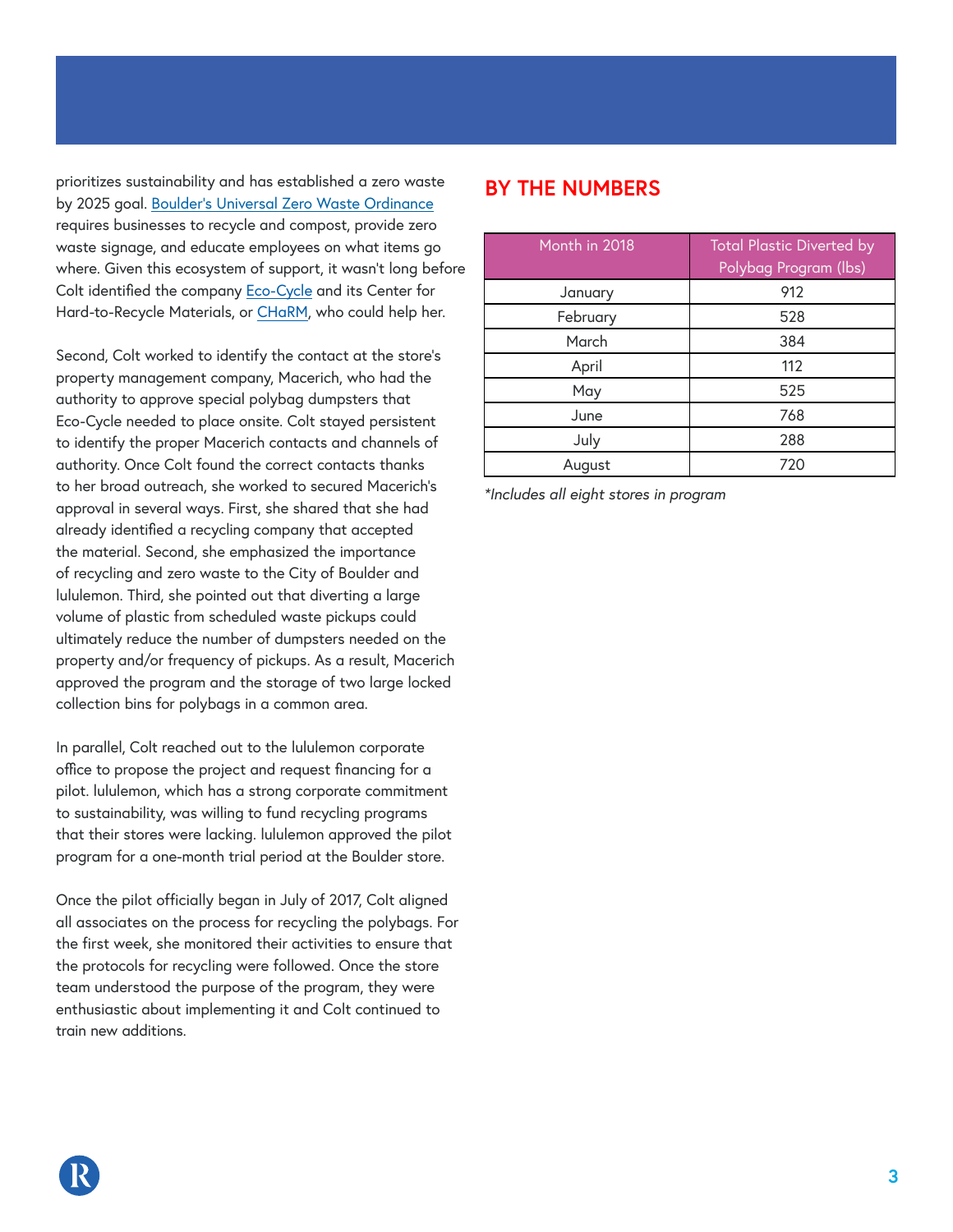### **OUTCOMES**

After the one-month pilot was completed, Colt received such positive feedback from the shopping center that they offered to take on the full cost of implementing the program into the future.

In October 2017, Colt began recruiting other retailers within the shopping center to join the recycling program. As of September 2018, the program has been running for about one year and has seven other retailers participating, which comprise about half of the businesses at the property.

Colt is also working to set up additional bins and recruit participation from stores located in the same shopping center but across the street. Colt has made herself a resource to store managers and associates at other lululemon stores who are interested in pursuing a similar project. She used lululemon's internal sustainability web portal to not only find the correct people to get approval for the initial project, but to communicate the successes of the program on an ongoing basis and connect with other stores to help them implement similar programs. With help from lululemon corporate, Colt is identifying other highvolume lululemon stores in Colorado that may be good candidates for such a program.

While lululemon plans to continue to explore ways of reducing polybags (e.g. right-sizing bags to eliminate waste, searching for practices that allow them to eliminate bags altogether), and improve the content and recyclability of the bags, the retailer is also exploring ways in which additional store recycling programs can address the polybags currently in use.

Ultimately, the success of the Boulder, CO lululemon recycling program is due to the passion, commitment, and initiative of an employee who was able to navigate the needs of her store, a landlord that listened closely to the needs of its tenants, and a retailer that empowers employees across job functions to improve the sustainability of the company.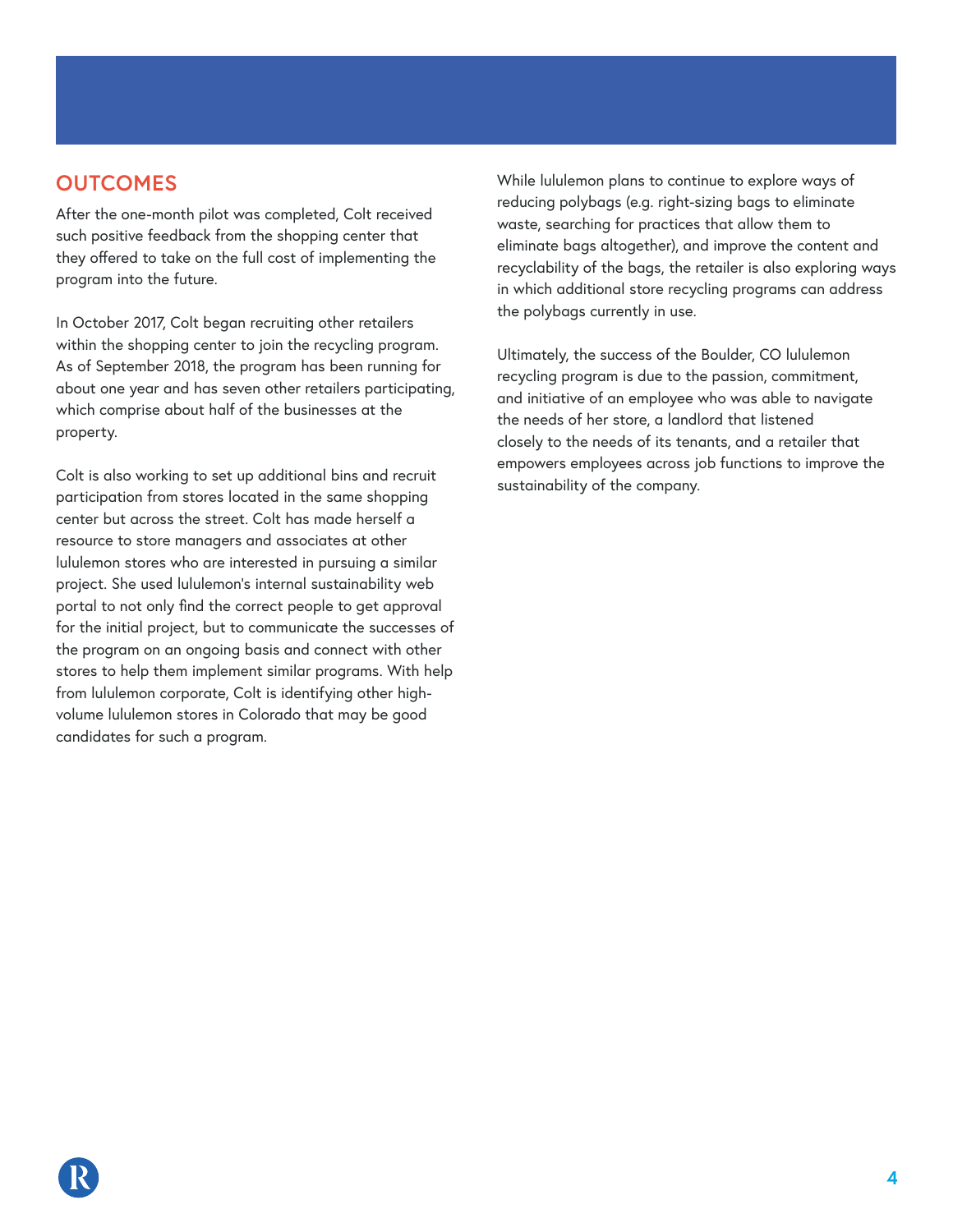# INTERNAL PROCESS SPOTLIGHT: IMPLEMENTING A STORE RECYCLING PROGRAM

Managing a sustainability program that impacts hundreds or even thousands of store locations is no small task. Enterprising store associates who want to improve the sustainability performance of their stores can take the initiative to help the corporate office meet sustainability goals and serve as a resource for other store locations.

### **RECOMMENDATIONS**

- Identify the landlord company that owns and operates the property. Many large property developers have their own sustainability initiatives and goals that you can read about on their website. Explain how your project supports their goals to create an additional incentive for them to help;
- If the local property manager is not familiar with their own company's sustainability efforts, work with your corporate sustainability team to identify that company's sustainability lead. Associations like RILA and the International Council of Shopping Centers (ICSC) can help;
- Reach out to the property manager to identify the correct contacts to work with to initiate a recycling program, such as the contact in charge of waste, to find out if existing services could be expanded;
- Conduct research on local recycling companies to potentially hire;
- Identify other retailers in the shopping center who are interested in also participating in a recycling program and approach the landlord with multiple interested companies; and
- Demonstrate success of any pilot programs.